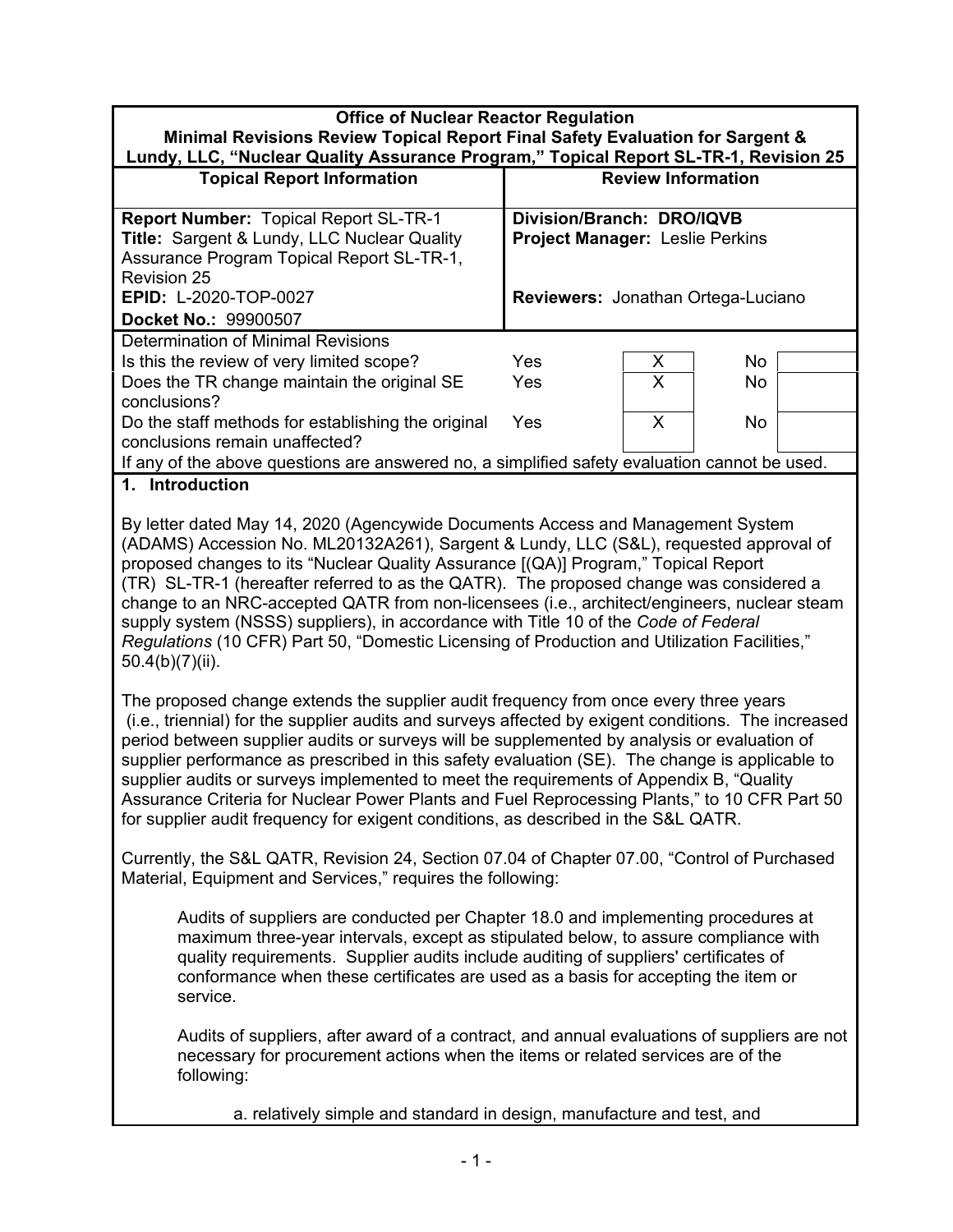#### **Office of Nuclear Reactor Regulation Minimal Revisions Review Topical Report Final Safety Evaluation for Sargent & Lundy, LLC, "Nuclear Quality Assurance Program," Topical Report SL-TR-1, Revision 25**

| Lunuy, LLC, Mucieal Quanty ASSurance Program, Tropical Report OL-TR-1, Revision 25          |                                                                     |  |
|---------------------------------------------------------------------------------------------|---------------------------------------------------------------------|--|
| <b>Topical Report Information</b>                                                           | <b>Review Information</b>                                           |  |
| <b>Report Number: Topical Report SL-TR-1</b><br>Title: Sargent & Lundy, LLC Nuclear Quality | Division/Branch: DRO/IQVB<br><b>Project Manager: Leslie Perkins</b> |  |
| Assurance Program Topical Report SL-TR-1,                                                   |                                                                     |  |
| <b>Revision 25</b>                                                                          |                                                                     |  |
| <b>EPID: L-2020-TOP-0027</b>                                                                | Reviewers: Jonathan Ortega-Luciano                                  |  |
| Docket No.: 99900507                                                                        |                                                                     |  |

b. adaptable to standard or automated inspections or tests of the end product to verify quality characteristics after delivery.

For the following case, audits and annual evaluations of suppliers are also not necessary. S&L may accept short-term engineering and consulting services, such as qualification testing or a design performed by a consultant which will be independently verified by S&L, by technical verification of data produced as discussed in Section 03.04, by surveillance of the activity by a design engineer or a QA engineer, and/or by review of objective evidence for conformance to the procurement document requirements, such as by review of a stress report, as discussed in Section 03.04.

S&L submitted the QATR, Revision 25 and requested a modification to Section 07.04 to add QA control that could be applied under exigent conditions. The new modified Section 07.04 adds the following:

During exigent conditions, an extension of 25 percent may be applied to the triennial frequency for external audits/surveys where performance is not feasible. Priority shall be given to completing audits/surveys of affected suppliers in order of the expiration of the triennial audit frequency. Exigent conditions include, but are not limited to;

- a. declaration of a national emergency,
- b. severe localized or national weather conditions, or
- c. localized outbreak of a severe health concern to the public.

Prior to utilizing the exigent condition extension, basic component suppliers shall confirm that a quality assurance program meeting Appendix B to 10 CFR Part 50 continues to be implemented. Commercial suppliers shall confirm programmatic controls related to the activity affecting quality continue to be maintained.

During exigent conditions, if a contract or contract modification significantly modifies a supplier's scope, the supplier shall provide written justification that the change(s) are adequately addressed by its quality assurance program controls. Audits/surveys performed during exigent conditions shall reset the 'clock' for the particular activity. The date the activity is performed shall be the basis for the new triennial audit/survey frequency.

Exigent conditions, such as the national emergency caused by COVID-19, impacts S&L's ability to complete external supplier audits and surveys within the frequency specified in its QA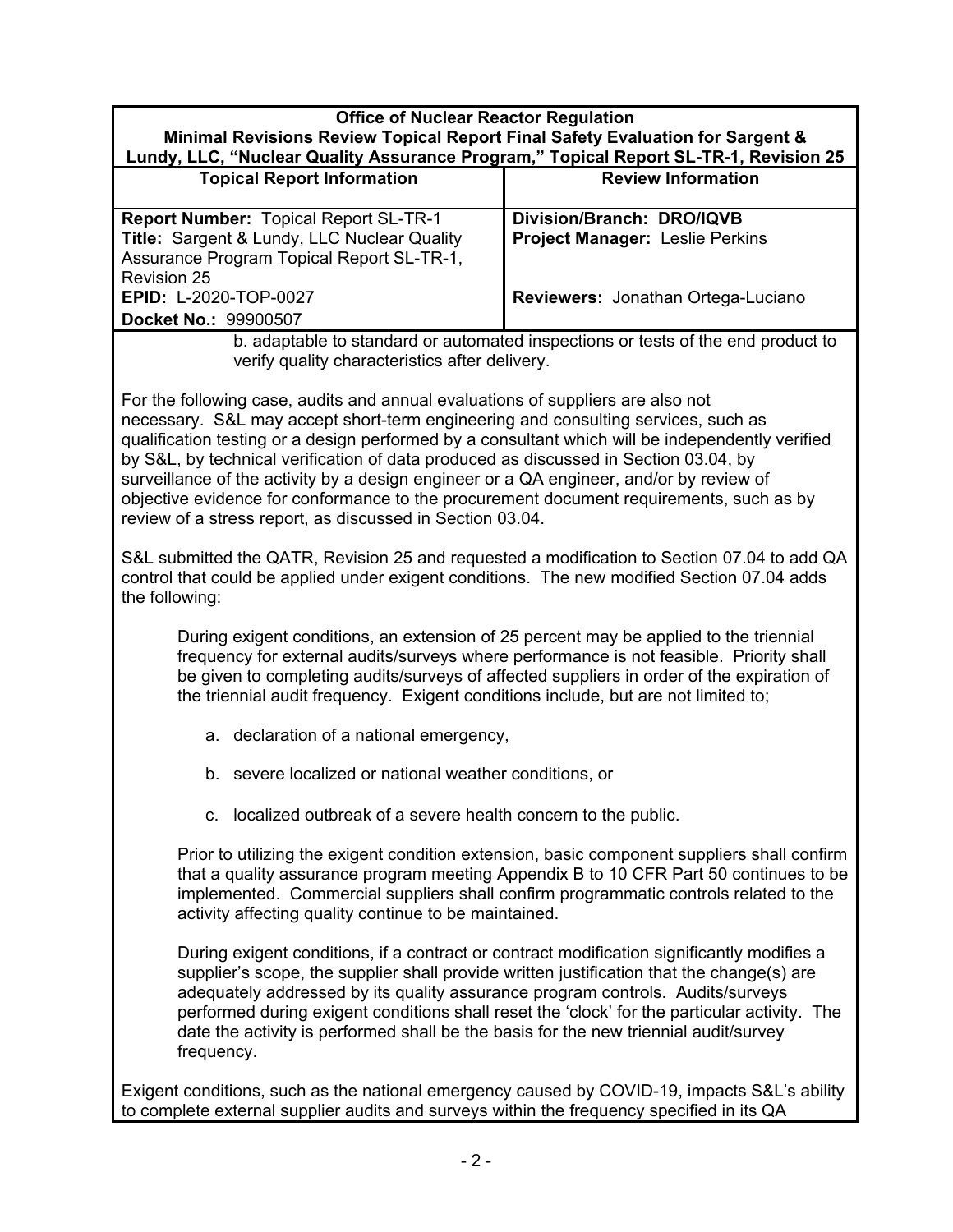#### **Minimal Revisions Review Topical Report Final Safety Evaluation for Sargent & Lundy, LLC, "Nuclear Quality Assurance Program," Topical Report SL-TR-1, Revision 25**

| $\frac{1}{2}$ $\frac{1}{2}$ $\frac{1}{2}$ $\frac{1}{2}$ $\frac{1}{2}$ $\frac{1}{2}$ $\frac{1}{2}$ $\frac{1}{2}$ $\frac{1}{2}$ $\frac{1}{2}$ $\frac{1}{2}$ $\frac{1}{2}$ $\frac{1}{2}$ $\frac{1}{2}$ $\frac{1}{2}$ $\frac{1}{2}$ $\frac{1}{2}$ $\frac{1}{2}$ $\frac{1}{2}$ $\frac{1}{2}$ $\frac{1}{2}$ $\frac{1}{2}$ |                                        |  |
|---------------------------------------------------------------------------------------------------------------------------------------------------------------------------------------------------------------------------------------------------------------------------------------------------------------------|----------------------------------------|--|
| <b>Topical Report Information</b>                                                                                                                                                                                                                                                                                   | <b>Review Information</b>              |  |
| <b>Report Number: Topical Report SL-TR-1</b>                                                                                                                                                                                                                                                                        | Division/Branch: DRO/IQVB              |  |
| Title: Sargent & Lundy, LLC Nuclear Quality                                                                                                                                                                                                                                                                         | <b>Project Manager: Leslie Perkins</b> |  |
| Assurance Program Topical Report SL-TR-1,                                                                                                                                                                                                                                                                           |                                        |  |
| <b>Revision 25</b>                                                                                                                                                                                                                                                                                                  |                                        |  |
| <b>EPID: L-2020-TOP-0027</b>                                                                                                                                                                                                                                                                                        | Reviewers: Jonathan Ortega-Luciano     |  |
| Docket No.: 99900507                                                                                                                                                                                                                                                                                                |                                        |  |

program that complies with Appendix B to 10 CFR Part 50. Exigent conditions have restricted both domestic and international travel and restricted access to supplier facilities. The proposed change to the S&L's QATR would provide an extension of the external audit frequency for supplier audits and surveys that need to be completed during exigent conditions.

The NRC staff has reviewed the modification of S&L's QATR that would be implemented in the event of exigent conditions for QA program changes submitted under 10 CFR 50.4(b)(7)(ii).

Details of the NRC staff's evaluation are summarized below.

## **2. Regulatory Basis**

The NRC's regulatory requirements related to QA programs are set forth in Appendix B, "Quality Assurance Criteria for Nuclear Power Plants and Fuel Reprocessing Plants," to 10 CFR Part 50, and 10 CFR 50.4(b)(7), Quality Assurance related submission, Item (ii). The regulation at 10 CFR 50.4(b)(7)(ii) states, in part, "a change to an NRC-accepted quality assurance topical report from non-licensees (i.e., architect/engineers, NSSS suppliers, fuel suppliers, contractors, etc.) must be transmitted to the NRC Document Control Desk."

The regulatory requirements for QA program audits of suppliers is set forth in Criterion VII, "Control of Purchased Material, Equipment, and Services," of Appendix B to 10 CFR Part 50. Licensees contractually impose these requirements upon their suppliers. Criterion VII requires establishing measures for assuring that purchased material, equipment, and services, whether purchased directly or through contractors and subcontractors, conform to the procurement documents. These measures shall include provisions, as appropriate, for source evaluation and selection, objective evidence of quality furnished by the contractor or subcontractor. inspection at the contractor or subcontractor source, and examination of products upon delivery. Documentary evidence that material and equipment conform to the procurement requirements shall be available at the nuclear power plant or fuel reprocessing plant site prior to installation or use of such material and equipment.

Regulatory Guide (RG) 1.28, "Quality Assurance Program Criteria (Design and Construction)," Revision 3 (ADAMS Accession No. ML003739981) identifies the ASME's Standard, NQA-1 (NQA-1-1983 through the NQA-1a-1983 Addenda), "Quality Assurance Requirements for Nuclear Facility," as an adequate basis for complying with the requirements of Appendix B to 10 CFR Part 50 with some exceptions which are discussed in the Regulatory Position section of RG 1.28, Revision 3. In 2002, the NRC issued an SE (ADAMS Accession No. ML023440300), in which the staff concluded that NQA-1-1994 was equivalent to NQA-1-1983 and continued to conform to the regulatory positions of RG 1.28, Revision 3. Also, under RG 1.28, Revision 3, Regulatory Position 3.2, a licensee may apply a 90-day grace period to annual evaluations and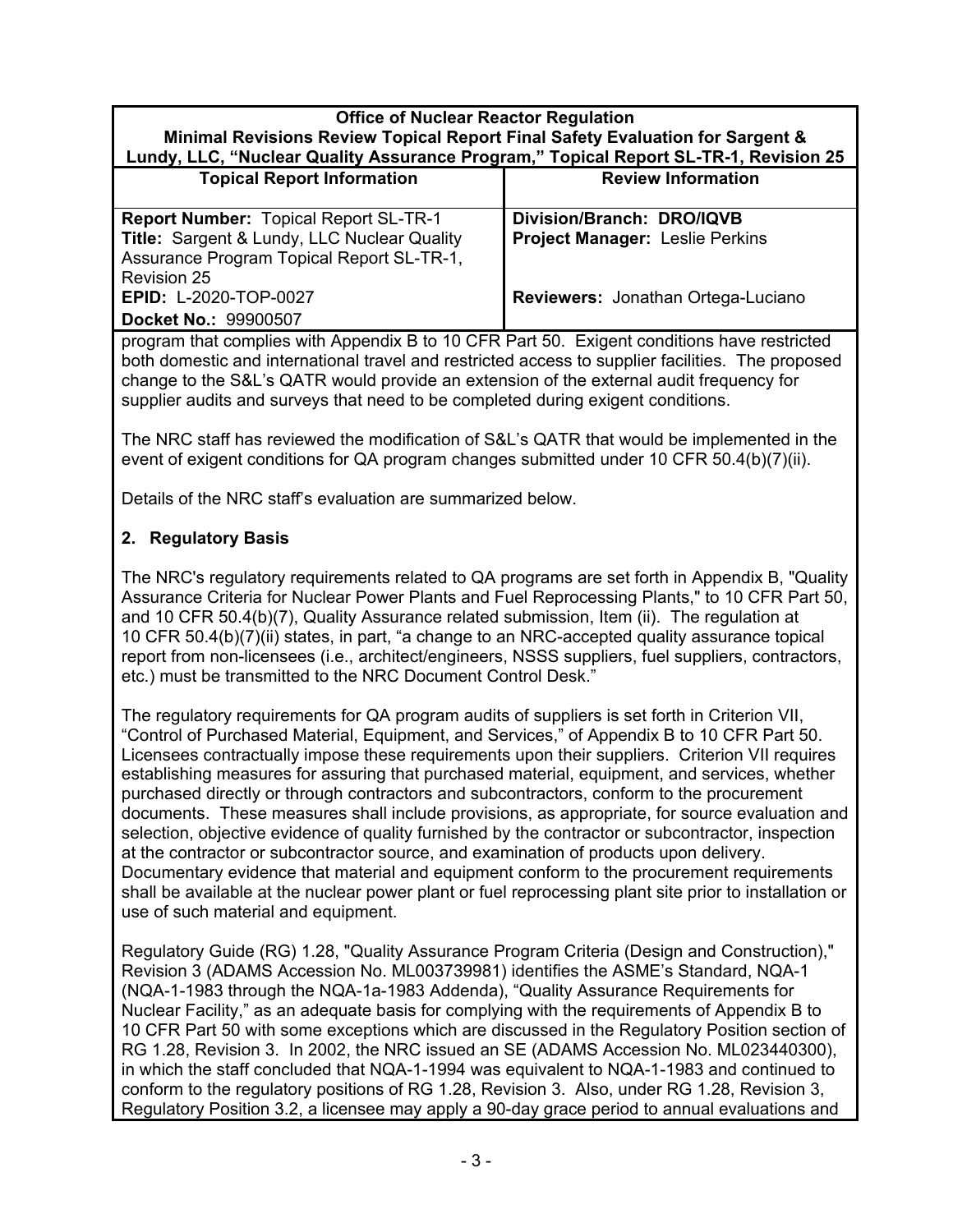| Minimal Revisions Review Topical Report Final Safety Evaluation for Sargent &        |  |  |
|--------------------------------------------------------------------------------------|--|--|
| Lundy, LLC, "Nuclear Quality Assurance Program," Topical Report SL-TR-1, Revision 25 |  |  |

| $\mathbf{L}$ $\mathbf{u}$ , $\mathbf{u}$ $\mathbf{v}$ and $\mathbf{v}$ and $\mathbf{v}$ and $\mathbf{v}$ and $\mathbf{v}$ and $\mathbf{v}$ and $\mathbf{v}$ and $\mathbf{v}$ and $\mathbf{v}$ and $\mathbf{v}$ and $\mathbf{v}$ and $\mathbf{v}$ and $\mathbf{v}$ and $\mathbf{v}$ and $\mathbf{v}$ an |                                        |  |
|--------------------------------------------------------------------------------------------------------------------------------------------------------------------------------------------------------------------------------------------------------------------------------------------------------|----------------------------------------|--|
| <b>Topical Report Information</b>                                                                                                                                                                                                                                                                      | <b>Review Information</b>              |  |
| <b>Report Number: Topical Report SL-TR-1</b>                                                                                                                                                                                                                                                           | Division/Branch: DRO/IQVB              |  |
| Title: Sargent & Lundy, LLC Nuclear Quality                                                                                                                                                                                                                                                            | <b>Project Manager: Leslie Perkins</b> |  |
| Assurance Program Topical Report SL-TR-1,                                                                                                                                                                                                                                                              |                                        |  |
| <b>Revision 25</b>                                                                                                                                                                                                                                                                                     |                                        |  |
| <b>EPID: L-2020-TOP-0027</b>                                                                                                                                                                                                                                                                           | Reviewers: Jonathan Ortega-Luciano     |  |
| Docket No.: 99900507                                                                                                                                                                                                                                                                                   |                                        |  |

audits of suppliers (approved via SE, ADAMS Accession No. ML101820108). Further, the grace period does not allow the supplier audit "clock" to be reset forward. However, the "clock" can be reset backwards by the supplier audit activity being performed early.

## **3. Technical Evaluation**

In evaluating the adequacy of the proposed change, the NRC staff considered the guidance of NUREG-0800, "Standard Review Plan for the Review of Safety Analysis Reports for Nuclear Power Plants: LWR Edition," Chapter 17.5, "Quality Assurance Program Description - Design Certification, Early Site Permit and New License Applicants," RG 1.28 (Revision 3), and ASME NQA-1. The guidance in RG 1.28, Regulatory Position 3.2, "External Audits," states in part, that audits of a supplier's QA program should be performed on a triennial basis.

The extension of the audit frequency during exigent conditions as proposed by S&L will provide for greater flexibility in its consideration of other similar events, such as the ongoing COVID-19 pandemic. The current national emergency limiting domestic and international travel will result in S&L not meeting its contractual commitment imposed by licensees associated with the external audit frequency. As the duration of the current national emergency is unknown, the NRC agrees an overall extension of 25 percent to the triennial audit frequency for impacted supplier audits and surveys may be implemented for exigent conditions.

During exigent conditions, S&L may continue to use suppliers that have exceeded the maximum allowed audit or survey time based on the conditions set forth in Chapter 07.00, "Control of Purchased Material, Equipment and Services," within the QATR, Revision 25. The NRC staff found that the proposed and existing descriptions provided in Chapter 07.00, as amended, are consistent with the following NRC staff's considerations for allowing extensions to the periodicity of audits and surveys for suppliers during exigent conditions:

- a. There is verification that the supplier is still implementing a quality assurance program that meets Appendix B to 10 CFR Part 50.
	- i. For suppliers with delinquent surveys, the entity shall ensure that the suppliers have maintained adequate documented programmatic controls in place for the activity affecting quality.
- b. The alternative method of the 25 percent extension discussed above is applicable to domestic and international suppliers.
- c. Receipt inspection and industry operating experience are reviewed on an ongoing basis as the information becomes available and documented. The results of the review are promptly considered for the effects on a supplier's continued qualification and adjustments made as necessary, including corrective actions.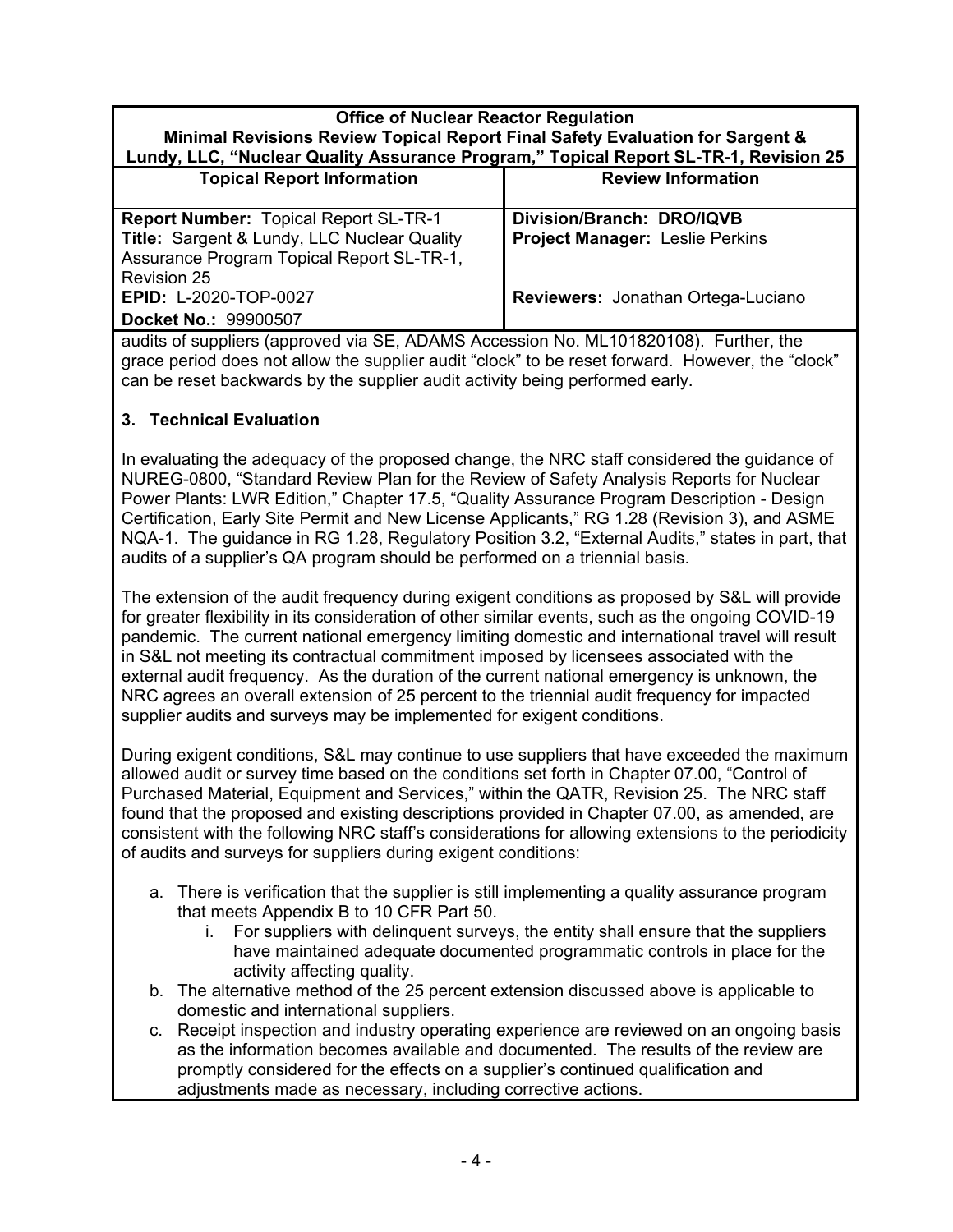| <b>Office of Nuclear Reactor Regulation</b><br>Minimal Revisions Review Topical Report Final Safety Evaluation for Sargent &                                                                                                                                                                                                                                                                                                                                                                                                                                                                                                                                                                                                                                                                                                                                                                                                                                                                                                                                            |                                                                                                    |  |  |
|-------------------------------------------------------------------------------------------------------------------------------------------------------------------------------------------------------------------------------------------------------------------------------------------------------------------------------------------------------------------------------------------------------------------------------------------------------------------------------------------------------------------------------------------------------------------------------------------------------------------------------------------------------------------------------------------------------------------------------------------------------------------------------------------------------------------------------------------------------------------------------------------------------------------------------------------------------------------------------------------------------------------------------------------------------------------------|----------------------------------------------------------------------------------------------------|--|--|
| Lundy, LLC, "Nuclear Quality Assurance Program," Topical Report SL-TR-1, Revision 25                                                                                                                                                                                                                                                                                                                                                                                                                                                                                                                                                                                                                                                                                                                                                                                                                                                                                                                                                                                    |                                                                                                    |  |  |
| <b>Topical Report Information</b>                                                                                                                                                                                                                                                                                                                                                                                                                                                                                                                                                                                                                                                                                                                                                                                                                                                                                                                                                                                                                                       | <b>Review Information</b>                                                                          |  |  |
| <b>Report Number: Topical Report SL-TR-1</b><br>Title: Sargent & Lundy, LLC Nuclear Quality<br>Assurance Program Topical Report SL-TR-1,<br><b>Revision 25</b><br>EPID: L-2020-TOP-0027<br>Docket No.: 99900507                                                                                                                                                                                                                                                                                                                                                                                                                                                                                                                                                                                                                                                                                                                                                                                                                                                         | Division/Branch: DRO/IQVB<br>Project Manager: Leslie Perkins<br>Reviewers: Jonathan Ortega-Luciano |  |  |
| d. If there is no ongoing receipt inspection or operating experience with which to analyze<br>the supplier for a period of 12 months since the last audit or survey, an annual<br>documented evaluation shall be performed and include, as appropriate, the following:<br>Review of supplier-furnished documents and records such as certificates of<br>i.<br>conformance, nonconformance notices, and corrective actions.<br>ii. Results of previous source verifications, audits, survey and receiving inspection<br>activities.<br>iii. Operating experience of identical or similar products furnished by the same<br>supplier.<br>iv. Results of audits and inspections from other sources (e.g., customer, ASME, or<br>NRC inspection).<br>If the contract or a contract modification significantly enlarges the scope or changes the<br>е.<br>methods or controls for activities performed by the same supplier, the supplier will<br>provide documented justification that the change(s) are adequately addressed by its<br>quality assurance program controls. |                                                                                                    |  |  |
| The overall 25 percent extension for audits or surveys would only be applicable to exigent<br>conditions. A determination of exigent conditions would be based on S&L's prudent judgement.                                                                                                                                                                                                                                                                                                                                                                                                                                                                                                                                                                                                                                                                                                                                                                                                                                                                              |                                                                                                    |  |  |
| The above frequency extension for supplier audits or surveys during exigent conditions is an<br>alternative to the 90-day grace period allowed under RG 1.28. The general 90-day grace period<br>alternative will remain unchanged for conditions of a minor administrative nature. Examples of<br>conditions of a minor administrative nature would include, but not limited to: 1) staffing<br>limitations preventing a timely audit to be completed and 2) scheduling conflicts by either the<br>vendor, supplier, or sub-tier supplier.                                                                                                                                                                                                                                                                                                                                                                                                                                                                                                                             |                                                                                                    |  |  |
| As previously stated, the expectation for the use of the 25 percent frequency extension would<br>be limited to implementation for exigent conditions. The expectation would be that S&L<br>attempts to maintain the current triennial audit or survey period. Unlike the existing alternative<br>on the use of a grace period, S&L would not have to reset the "clock" backwards when the audit<br>or survey is finally performed to the original date the audit or survey should have been<br>performed. The date that the audit or survey is finally performed would be the start of the new<br>triennial audit or survey frequency. The NRC staff considered that should events of a severe<br>nature occur closely together, the requirement for not allowing the "clock" to be reset forward<br>would result in an additional potential scheduling constraint on completing audits or surveys in a<br>timely manner.                                                                                                                                               |                                                                                                    |  |  |
| The NRC staff considered the maturity of S&L's QA program and its supply chain oversight in<br>determining this allowance of a 25 percent extension for audits and surveys to be completed                                                                                                                                                                                                                                                                                                                                                                                                                                                                                                                                                                                                                                                                                                                                                                                                                                                                              |                                                                                                    |  |  |

from the date of the expiration of the triennial audit or survey frequency. The NRC staff also